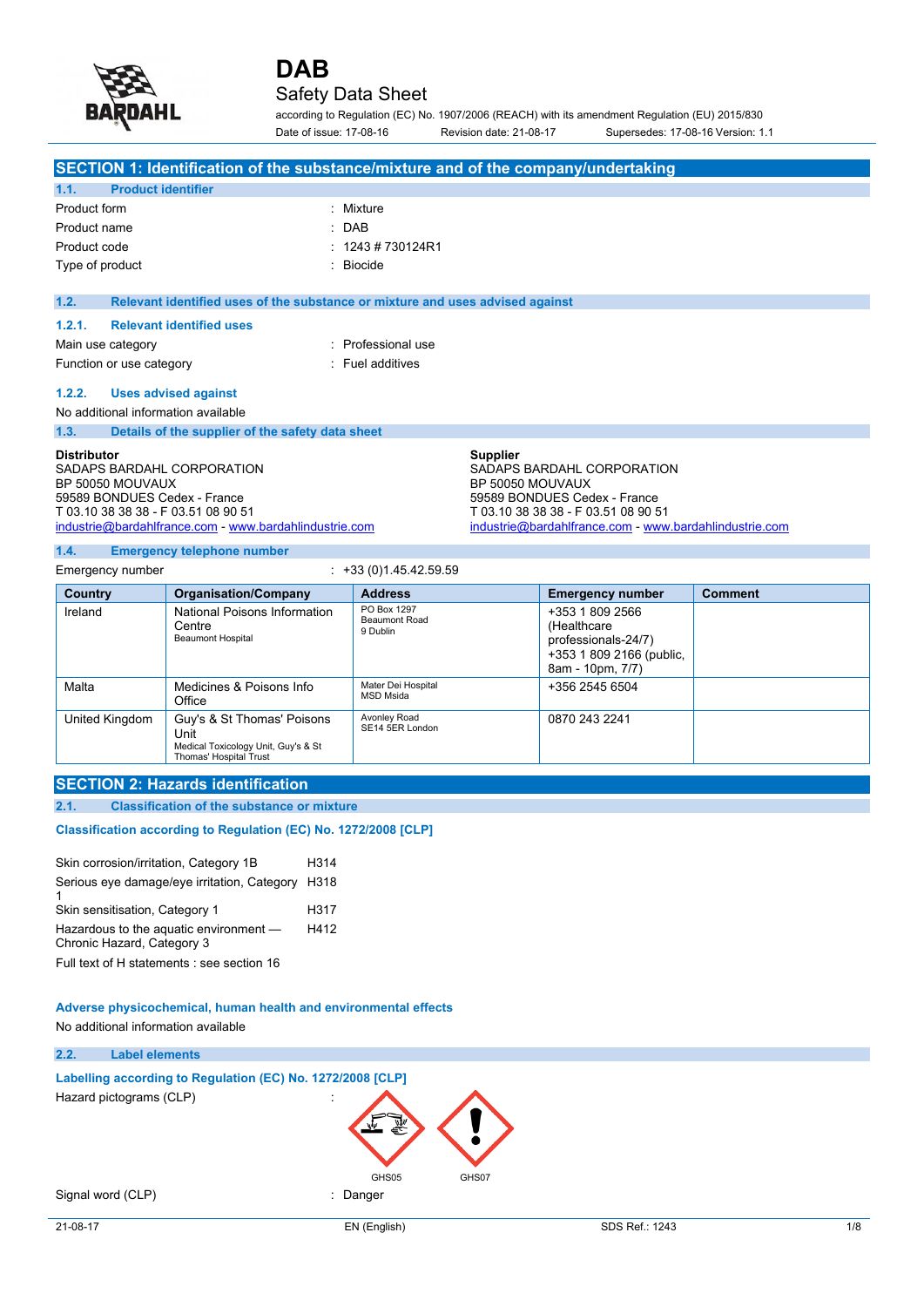# **DAB** Safety Data Sheet

according to Regulation (EC) No. 1907/2006 (REACH) with its amendment Regulation (EU) 2015/830

| Hazardous ingredients          | : reaction mass of: 5-chloro-2-methyl-4-isothiazolin-3-one [EC no. 247-500-7], and 2-methyl-2H -<br>isothiazol-3-one [EC no. 220-239-6] (3:1)                                                                                                                                                                                                                                                                                                                                                                                                                                                                                                                                                                                                                                                                                                                                                                                                                                                             |
|--------------------------------|-----------------------------------------------------------------------------------------------------------------------------------------------------------------------------------------------------------------------------------------------------------------------------------------------------------------------------------------------------------------------------------------------------------------------------------------------------------------------------------------------------------------------------------------------------------------------------------------------------------------------------------------------------------------------------------------------------------------------------------------------------------------------------------------------------------------------------------------------------------------------------------------------------------------------------------------------------------------------------------------------------------|
| Hazard statements (CLP)        | : H314 - Causes severe skin burns and eye damage<br>H317 - May cause an allergic skin reaction<br>H412 - Harmful to aquatic life with long lasting effects                                                                                                                                                                                                                                                                                                                                                                                                                                                                                                                                                                                                                                                                                                                                                                                                                                                |
| Precautionary statements (CLP) | : P102 - Keep out of reach of children<br>P273 - Avoid release to the environment<br>P280 - Wear protective gloves, eye protection/face protection.<br>P301+P310 - IF SWALLOWED: Immediately call a POISON CENTER/doctor.<br>P301+P330+P331 - IF SWALLOWED: rinse mouth. Do NOT induce vomiting<br>P302+P352 - IF ON SKIN: Wash with plenty of water<br>P303+P361+P353+P310 - IF ON SKIN (or hair): Take off immediately all contaminated<br>clothing. Rinse skin with water/shower. Immediately call a POISON CENTER/doctor.<br>P305+P351+P338 - IF IN EYES: Rinse cautiously with water for several minutes. Remove<br>contact lenses, if present and easy to do. Continue rinsing<br>P333+P313 - If skin irritation or rash occurs: Get medical advice/attention<br>P363 - Wash contaminated clothing before reuse<br>P501 - Dispose empty packaging or unused product in accordance with the local regulation on<br>waste disposal. In the second case, the recycling of packaging will be forbidden. |
| Extra phrases                  | Contains: methylchloroisothiazolinone, methylisothiazolinone.<br>1,5q/100q<br>Active substances for in-can preservatives.<br>(TP6)<br>Use as per instructions and specifically for this purpose.<br>Use-by date and batch number are printed on the base of the can.<br>For professional users only                                                                                                                                                                                                                                                                                                                                                                                                                                                                                                                                                                                                                                                                                                       |

#### **2.3. Other hazards**

#### No additional information available

|                           | <b>SECTION 3: Composition/information on ingredients</b> |
|---------------------------|----------------------------------------------------------|
| 3.1.<br><b>Substances</b> |                                                          |
|                           |                                                          |

#### Not applicable

#### **3.2. Mixtures**

| <b>Name</b>                                                                                                                                   | <b>Product identifier</b>                           | $\frac{9}{6}$ | <b>Classification according to</b><br><b>Regulation (EC) No.</b><br>1272/2008 [CLP]                                                                                                                        |  |
|-----------------------------------------------------------------------------------------------------------------------------------------------|-----------------------------------------------------|---------------|------------------------------------------------------------------------------------------------------------------------------------------------------------------------------------------------------------|--|
| reaction mass of: 5-chloro-2-methyl-4-isothiazolin-3-one [EC<br>no. 247-500-7], and 2-methyl-2H -isothiazol-3-one [EC no.<br>220-239-61 (3:1) | (CAS-No.) 55965-84-9<br>(EC Index-No.) 613-167-00-5 | $\leq$ 3      | Acute Tox. 3 (Inhalation), H331<br>Acute Tox. 3 (Dermal), H311<br>Acute Tox. 3 (Oral), H301<br>Skin Corr. 1B. H314<br><b>Skin Sens. 1. H317</b><br>Aquatic Acute 1, H400 (M=10)<br>Aquatic Chronic 1, H410 |  |
| <b>Specific concentration limits:</b>                                                                                                         |                                                     |               |                                                                                                                                                                                                            |  |
| <b>Name</b>                                                                                                                                   | <b>Product identifier</b>                           |               | <b>Specific concentration limits</b>                                                                                                                                                                       |  |
|                                                                                                                                               |                                                     |               |                                                                                                                                                                                                            |  |

| reaction mass of: 5-chloro-2-methyl-4-isothiazolin-3-one [EC | (CAS-No.) 55965-84-9        | $(C \ge 0.0015)$ Skin Sens. 1, H317      |
|--------------------------------------------------------------|-----------------------------|------------------------------------------|
| no. 247-500-7], and 2-methyl-2H -isothiazol-3-one [EC no.    | (EC Index-No.) 613-167-00-5 | $(0.06 = < C < 0.6)$ Eye Irrit. 2, H319  |
| $220 - 239 - 6$ ] $(3:1)$                                    |                             | $(0.06 = < C < 0.6)$ Skin Irrit. 2, H315 |
|                                                              |                             | $(C \ge 0.6)$ Skin Corr. 1B, H314        |
|                                                              |                             |                                          |

Full text of H-statements: see section 16

| <b>SECTION 4: First aid measures</b>             |                                                                                                                                       |
|--------------------------------------------------|---------------------------------------------------------------------------------------------------------------------------------------|
| <b>Description of first aid measures</b><br>4.1. |                                                                                                                                       |
| First-aid measures general                       | : Never give anything by mouth to an unconscious person. If medical advice is needed, have<br>product container or label at hand.     |
| First-aid measures after inhalation              | If breathing is difficult, remove victim to fresh air and keep at rest in a position comfortable for<br>breathing.                    |
| First-aid measures after skin contact            | : Remove contaminated clothes. Wash skin with plenty of water. Wash contaminated clothing<br>before reuse.                            |
| First-aid measures after eye contact             | : IF IN EYES: Rinse cautiously with water for several minutes. Remove contact lenses, if present<br>and easy to do. Continue rinsing. |
| First-aid measures after ingestion               | : Do NOT induce vomiting. Immediately call a POISON CENTER or doctor/physician.                                                       |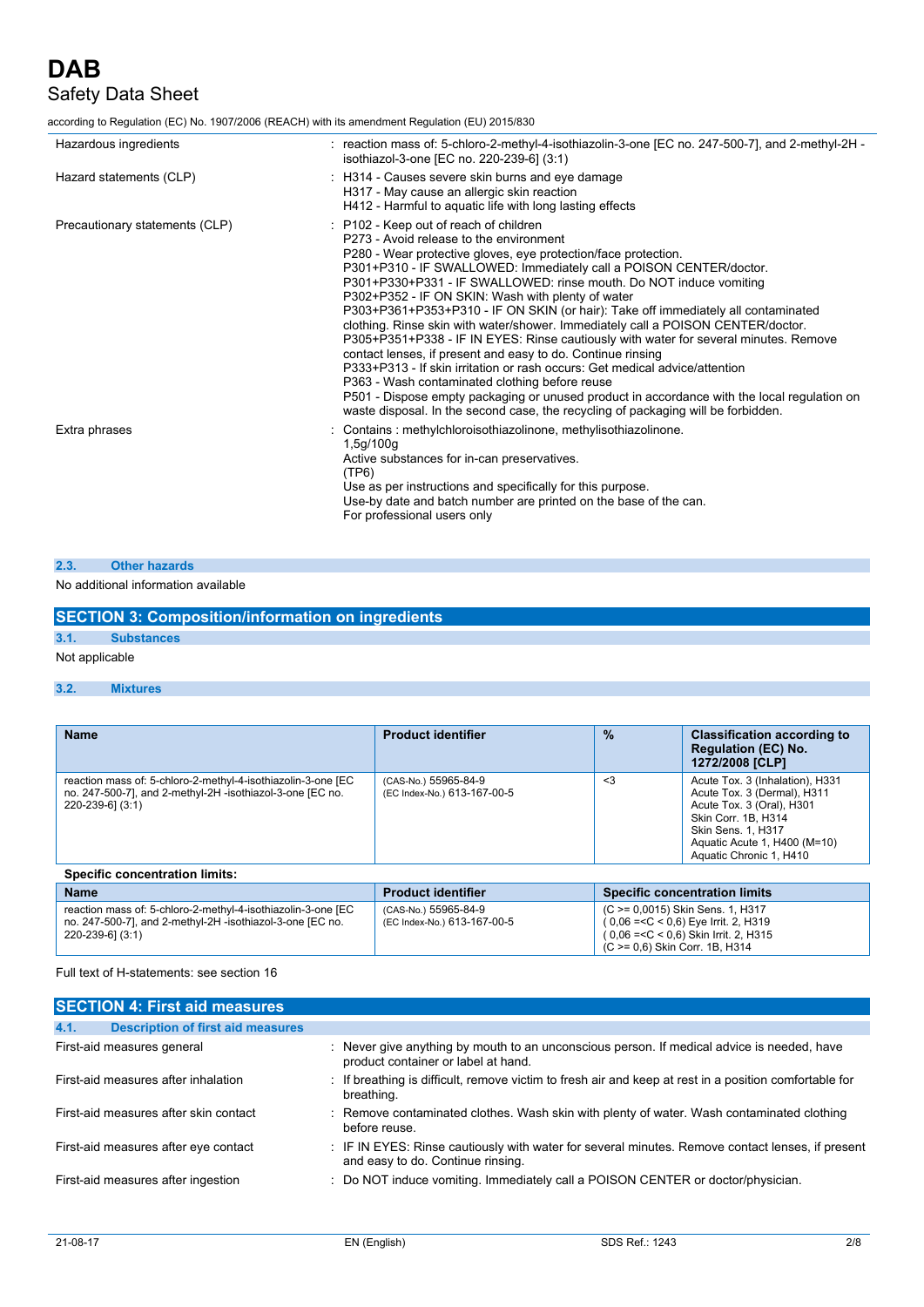## Safety Data Sheet

according to Regulation (EC) No. 1907/2006 (REACH) with its amendment Regulation (EU) 2015/830

| 4.2.              | Most important symptoms and effects, both acute and delayed         |                                                                                                                                                                                                                    |
|-------------------|---------------------------------------------------------------------|--------------------------------------------------------------------------------------------------------------------------------------------------------------------------------------------------------------------|
|                   | Symptoms/effects after skin contact                                 | : Causes severe skin burns and eye damage. May cause an allergic skin reaction. Itching.<br>Rednesses. Burns.                                                                                                      |
|                   | Symptoms/effects after eye contact                                  | Causes severe skin burns and eye damage.                                                                                                                                                                           |
| 4.3.              |                                                                     | Indication of any immediate medical attention and special treatment needed                                                                                                                                         |
|                   | Treat symptomatically.                                              |                                                                                                                                                                                                                    |
|                   | <b>SECTION 5: Firefighting measures</b>                             |                                                                                                                                                                                                                    |
| 5.1.              | <b>Extinguishing media</b>                                          |                                                                                                                                                                                                                    |
|                   | Suitable extinguishing media                                        | : Carbon dioxide. Water spray. Dry powder. Sand.                                                                                                                                                                   |
|                   | Unsuitable extinguishing media                                      | : Do not use a heavy water stream.                                                                                                                                                                                 |
| 5.2.              | Special hazards arising from the substance or mixture               |                                                                                                                                                                                                                    |
| fire              | Hazardous decomposition products in case of                         | Incomplete combustion releases dangerous carbon monoxide, carbon dioxide and other toxic<br>gases.                                                                                                                 |
| 5.3.              | <b>Advice for firefighters</b>                                      |                                                                                                                                                                                                                    |
|                   | Firefighting instructions                                           | Exercise caution when fighting any chemical fire.                                                                                                                                                                  |
|                   | Protection during firefighting                                      | Do not enter fire area without proper protective equipment, including respiratory protection.                                                                                                                      |
| Other information |                                                                     | Prevent liquid from entering sewers, watercourses, underground or low areas.                                                                                                                                       |
|                   | <b>SECTION 6: Accidental release measures</b>                       |                                                                                                                                                                                                                    |
| 6.1.              | Personal precautions, protective equipment and emergency procedures |                                                                                                                                                                                                                    |
|                   | General measures                                                    | Evacuate area. Eliminate every possible source of ignition. Keep public away from danger area.<br>Equip cleanup crew with proper protection. Total impervious protective suits, gloves, and boots<br>must be worn. |
| 6.1.1.            | For non-emergency personnel                                         |                                                                                                                                                                                                                    |
|                   | No additional information available                                 |                                                                                                                                                                                                                    |
| 6.1.2.            | For emergency responders                                            |                                                                                                                                                                                                                    |
|                   | No additional information available                                 |                                                                                                                                                                                                                    |
| 6.2.              | <b>Environmental precautions</b>                                    |                                                                                                                                                                                                                    |
|                   |                                                                     | Prevent entry to sewers and public waters. Notify authorities if liquid enters sewers or public waters.                                                                                                            |
| 6.3.              | Methods and material for containment and cleaning up                |                                                                                                                                                                                                                    |
| For containment   |                                                                     | : Recover the product with absorbent material.                                                                                                                                                                     |
|                   | Methods for cleaning up                                             | : Clean up any spills as soon as possible, using an absorbent material to collect it.                                                                                                                              |
| 6.4.              | <b>Reference to other sections</b>                                  |                                                                                                                                                                                                                    |
|                   | "Disposal considerations".                                          | For further information refer to section 8: "Exposure controls/personal protection". For disposal of solid materials or residues refer to section 13 :                                                             |
|                   | <b>SECTION 7: Handling and storage</b>                              |                                                                                                                                                                                                                    |
| 7.1.              | <b>Precautions for safe handling</b>                                |                                                                                                                                                                                                                    |
|                   | Precautions for safe handling                                       | : Do not eat, drink or smoke when using this product.                                                                                                                                                              |
|                   | Hygiene measures                                                    | : Wash contaminated clothing before reuse. Always wash hands after handling the product.                                                                                                                           |
| 7.2.              | Conditions for safe storage, including any incompatibilities        |                                                                                                                                                                                                                    |
|                   | Storage conditions                                                  | Store in a dry place. Store in a closed container. Store in a well-ventilated place. Keep out of<br>frost. Keep away from heat.                                                                                    |
| 7.3.              | <b>Specific end use(s)</b>                                          |                                                                                                                                                                                                                    |
|                   | No additional information available                                 |                                                                                                                                                                                                                    |
|                   | <b>SECTION 8: Exposure controls/personal protection</b>             |                                                                                                                                                                                                                    |
| 8.1.              | <b>Control parameters</b>                                           |                                                                                                                                                                                                                    |
|                   | No additional information available                                 |                                                                                                                                                                                                                    |

#### **8.2. Exposure controls**

#### **Hand protection:**

Protective gloves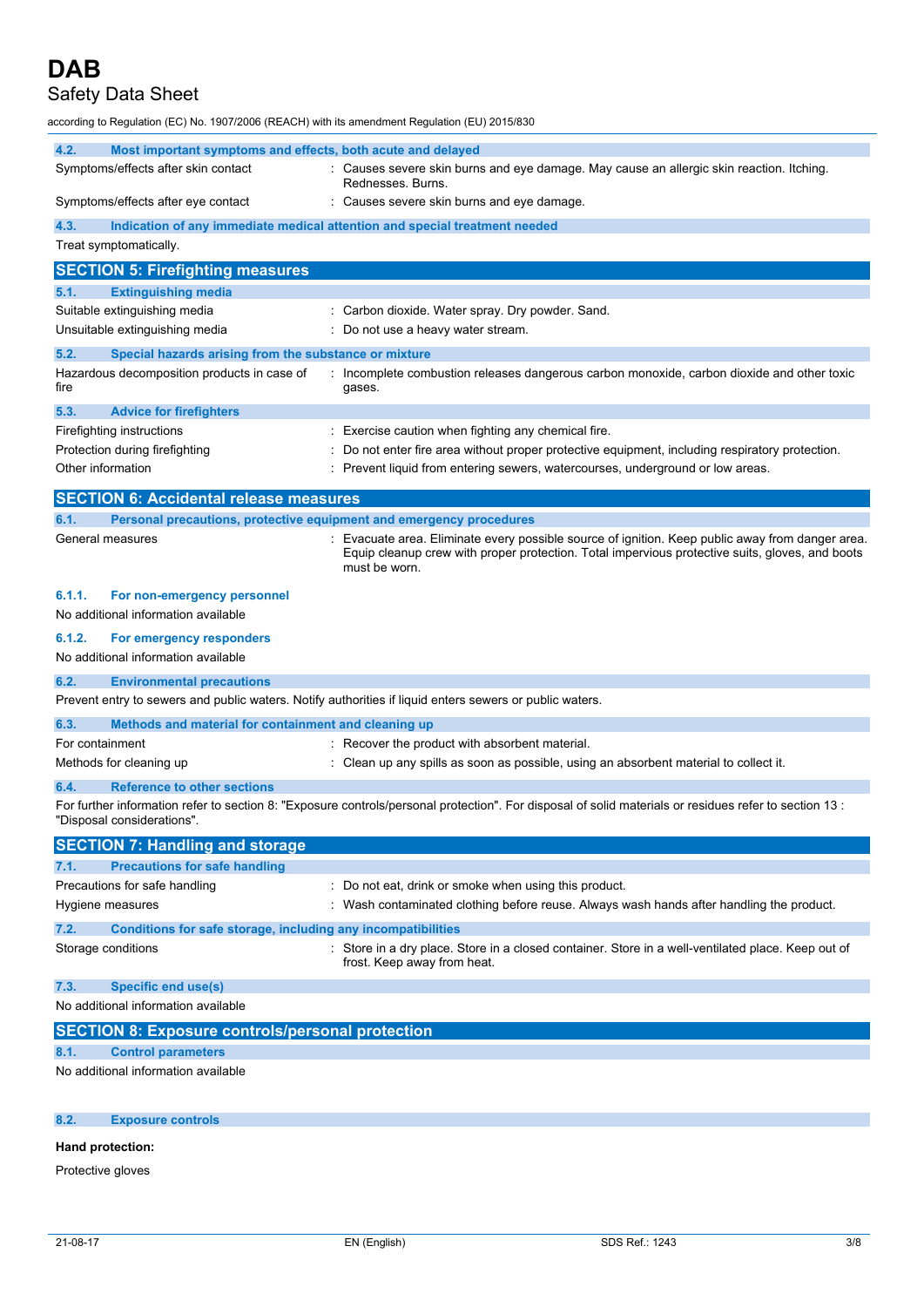# Safety Data Sheet

according to Regulation (EC) No. 1907/2006 (REACH) with its amendment Regulation (EU) 2015/830

| Type                                  | Material             | <b>Permeation</b>      | Thickness (mm) | Penetration | Standard |
|---------------------------------------|----------------------|------------------------|----------------|-------------|----------|
| Disposable gloves,<br>Reusable gloves | Nitrile rubber (NBR) | $6$ ( $>$ 480 minutes) |                |             | EN 374   |

## **Eye protection:**

| Type           | Use | <b>Characteristics</b> | <b>Standard</b> |
|----------------|-----|------------------------|-----------------|
| Safety glasses |     | Stationary window      | EN 166          |

#### **Skin and body protection:**

Wear suitable protective clothing

#### **Respiratory protection:**

Good ventilation of the workplace required. Where excessive vapour, mist, or dust may result, use approved respiratory protection equipment



### **SECTION 9: Physical and chemical properties 9.1. Information on basic physical and chemical properties** Physical state : Liquid Appearance : Liquid. Colour : Colourless. yellowish. Odour : slight. Odour threshold **in the set of the set of the set of the set of the set of the set of the set of the set of the set of the set of the set of the set of the set of the set of the set of the set of the set of the set of the** pH : 4,1 (neat g/L, 22°C, CIPAC MT 75) Relative evaporation rate (butylacetate=1) : No data available Melting point **in the case of the case of the case of the case of the case of the case of the case of the case of the case of the case of the case of the case of the case of the case of the case of the case of the case of** Freezing point **in the case of the case of the case of the case of the case of the case of the case of the case of the case of the case of the case of the case of the case of the case of the case of the case of the case of** Boiling point : 227 °C (CAS 25265-71-8) Flash point  $\cdot$  > 130 °C Auto-ignition temperature **interest and the Contract Contract Auto-** : No data available Decomposition temperature **interest and the Composition temperature** in the second of the North Australian Compo Flammability (solid, gas) **in the set of the Contract Contract Contract Contract Contract Contract Contract Contract Contract Contract Contract Contract Contract Contract Contract Contract Contract Contract Contract Contra** Vapour pressure : 0,013 hPa (CAS 25265-71-8) Relative vapour density at 20 °C : No data available Relative density **in the case of the COV** Relative density **in the COV** Relative density Solubility : Miscible with water. Log Pow **:** No data available Viscosity, kinematic **intervalse in the Contract of Contract Available** : No data available Viscosity, dynamic **interest in the Contract of Contract Contract Contract Contract Contract Contract Contract Contract Contract Contract Contract Contract Contract Contract Contract Contract Contract Contract Contract Con** Explosive properties **EXPLOSIVE 1998** : Explosive vapour/air mixtures may be formed. Oxidising properties **in the Contract of Contract Automobile** : No data available Lower explosive limit (LEL)  $\qquad \qquad$  : 2,9 vol % (CAS 25265-71-8) Upper explosive limit (UEL)  $\qquad \qquad$  : 12,6 vol % (CAS 25265-71-8) **9.2. Other information** No additional information available **SECTION 10: Stability and reactivity**

## **10.1. Reactivity** Stable under normal conditions of use. **10.2. Chemical stability** Stable under normal conditions. **10.3. Possibility of hazardous reactions** Not established.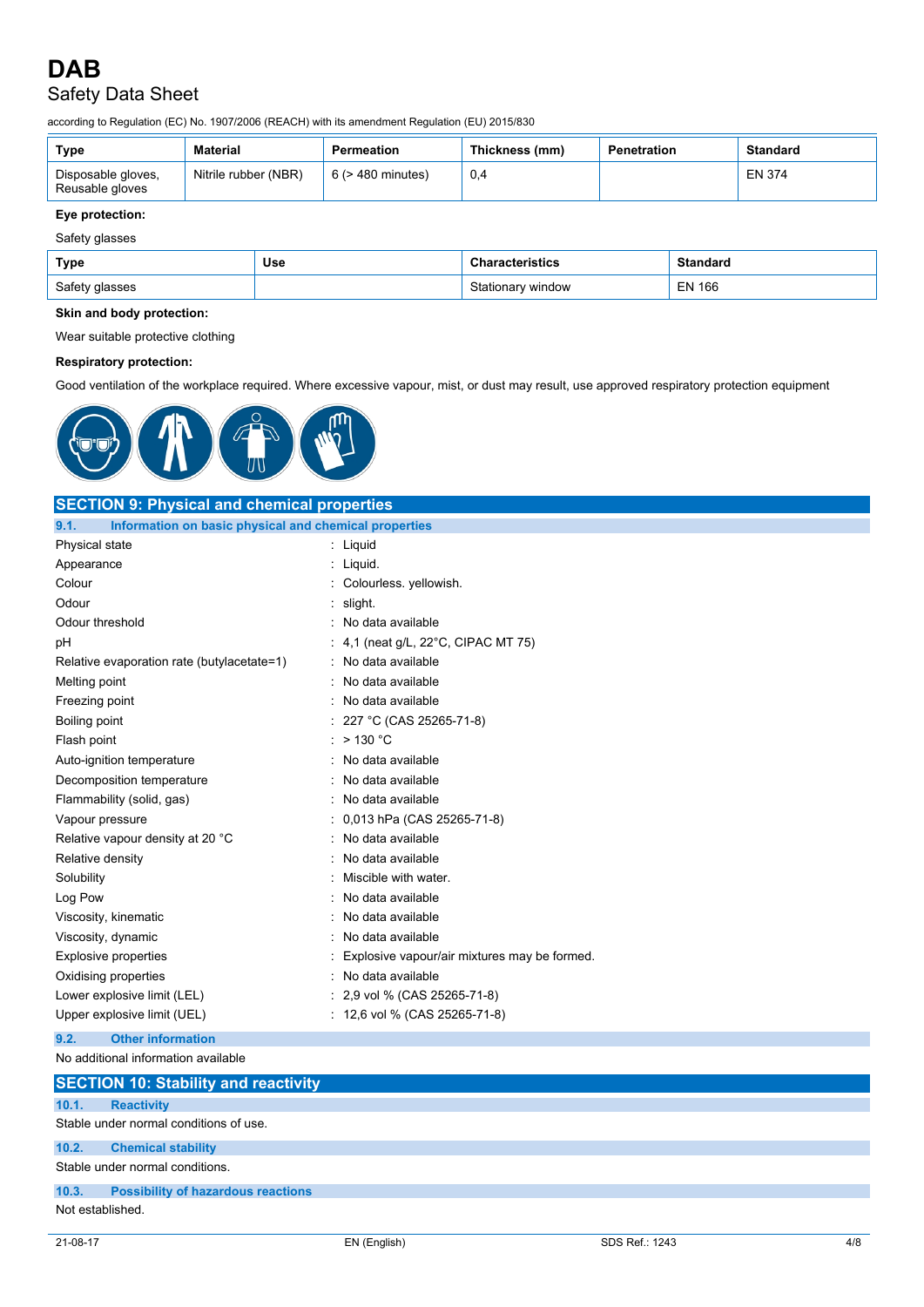# Safety Data Sheet

| according to Regulation (EC) No. 1907/2006 (REACH) with its amendment Regulation (EU) 2015/830  |                                                                                                                                         |  |
|-------------------------------------------------------------------------------------------------|-----------------------------------------------------------------------------------------------------------------------------------------|--|
| <b>Conditions to avoid</b><br>10.4.                                                             |                                                                                                                                         |  |
| Heat. Open flame. Sparks. Water, humidity. Freezing.                                            |                                                                                                                                         |  |
| 10.5.<br><b>Incompatible materials</b>                                                          |                                                                                                                                         |  |
| Oxidizing agent.                                                                                |                                                                                                                                         |  |
| 10.6.<br><b>Hazardous decomposition products</b>                                                |                                                                                                                                         |  |
| Incomplete combustion releases dangerous carbon monoxide, carbon dioxide and other toxic gases. |                                                                                                                                         |  |
|                                                                                                 |                                                                                                                                         |  |
| <b>SECTION 11: Toxicological information</b>                                                    |                                                                                                                                         |  |
| 11.1.<br>Information on toxicological effects                                                   |                                                                                                                                         |  |
| Acute toxicity (oral)                                                                           | Not classified                                                                                                                          |  |
| Acute toxicity (dermal)                                                                         | : Not classified                                                                                                                        |  |
| Acute toxicity (inhalation)                                                                     | : Not classified                                                                                                                        |  |
| <b>DAB</b>                                                                                      |                                                                                                                                         |  |
| LD50 oral rat                                                                                   | 4467 mg/kg                                                                                                                              |  |
| LD50 dermal rat                                                                                 | > 5000 mg/kg                                                                                                                            |  |
| $(55965 - 84 - 9)$                                                                              | reaction mass of: 5-chloro-2-methyl-4-isothiazolin-3-one [EC no. 247-500-7], and 2-methyl-2H -isothiazol-3-one [EC no. 220-239-6] (3:1) |  |
| LD50 oral rat                                                                                   | 2132 mg/kg                                                                                                                              |  |
| LD50 dermal rabbit                                                                              | $>= 5000$ mg/kg                                                                                                                         |  |
| LC50 inhalation rat (mg/l)                                                                      | $>= 50$ mg/l/4h                                                                                                                         |  |
| Skin corrosion/irritation                                                                       | : Causes severe skin burns and eye damage.                                                                                              |  |
|                                                                                                 | pH: 4,1 (neat g/L, 22°C, CIPAC MT 75)                                                                                                   |  |
| Serious eye damage/irritation                                                                   | : Causes serious eye damage.                                                                                                            |  |
|                                                                                                 | pH: 4,1 (neat g/L, 22°C, CIPAC MT 75)                                                                                                   |  |
| Respiratory or skin sensitisation                                                               | May cause an allergic skin reaction.                                                                                                    |  |
| Germ cell mutagenicity                                                                          | Not classified                                                                                                                          |  |
| Carcinogenicity                                                                                 | Not classified                                                                                                                          |  |
| Reproductive toxicity                                                                           | : Not classified                                                                                                                        |  |

| STOT-single exposure   | : Not classified |
|------------------------|------------------|
| STOT-repeated exposure | : Not classified |
| Aspiration hazard      | Not classified   |

EC50 96h algae (1) 14,8 mg/l (Oncorhynchus mykiss)

| <b>SECTION 12: Ecological information</b> |                                                      |
|-------------------------------------------|------------------------------------------------------|
| 12.1.<br><b>Toxicity</b>                  |                                                      |
| Ecology - general                         | : Harmful to aquatic life with long lasting effects. |
| Acute aquatic toxicity                    | Not classified                                       |
| Chronic aquatic toxicity                  | : Harmful to aquatic life with long lasting effects. |
| <b>DAB</b>                                |                                                      |
| EC50 Daphnia 1                            | 8 mg/l (Daphnia magna)                               |
| EC50 72h algae $(1)$                      | 1,67 mg/l (Selenastrum capricornutum)                |

### **12.2. Persistence and degradability**

| reaction mass of: 5-chloro-2-methyl-4-isothiazolin-3-one [EC no. 247-500-7], and 2-methyl-2H -isothiazol-3-one [EC no. 220-239-6] (3:1)<br>$(55965 - 84 - 9)$ |                                                                                                                                         |  |
|---------------------------------------------------------------------------------------------------------------------------------------------------------------|-----------------------------------------------------------------------------------------------------------------------------------------|--|
| Biodegradation                                                                                                                                                | > 60 % (OECD 301D method)                                                                                                               |  |
| 12.3.<br><b>Bioaccumulative potential</b>                                                                                                                     |                                                                                                                                         |  |
| $(55965 - 84 - 9)$                                                                                                                                            | reaction mass of: 5-chloro-2-methyl-4-isothiazolin-3-one [EC no. 247-500-7], and 2-methyl-2H -isothiazol-3-one [EC no. 220-239-6] (3:1) |  |
| Bioconcentration factor (BCF REACH)                                                                                                                           | 3,6                                                                                                                                     |  |
| Log Kow                                                                                                                                                       | $-0.71$ (OECD 107 method)                                                                                                               |  |
| 12.4.<br><b>Mobility in soil</b>                                                                                                                              |                                                                                                                                         |  |

No additional information available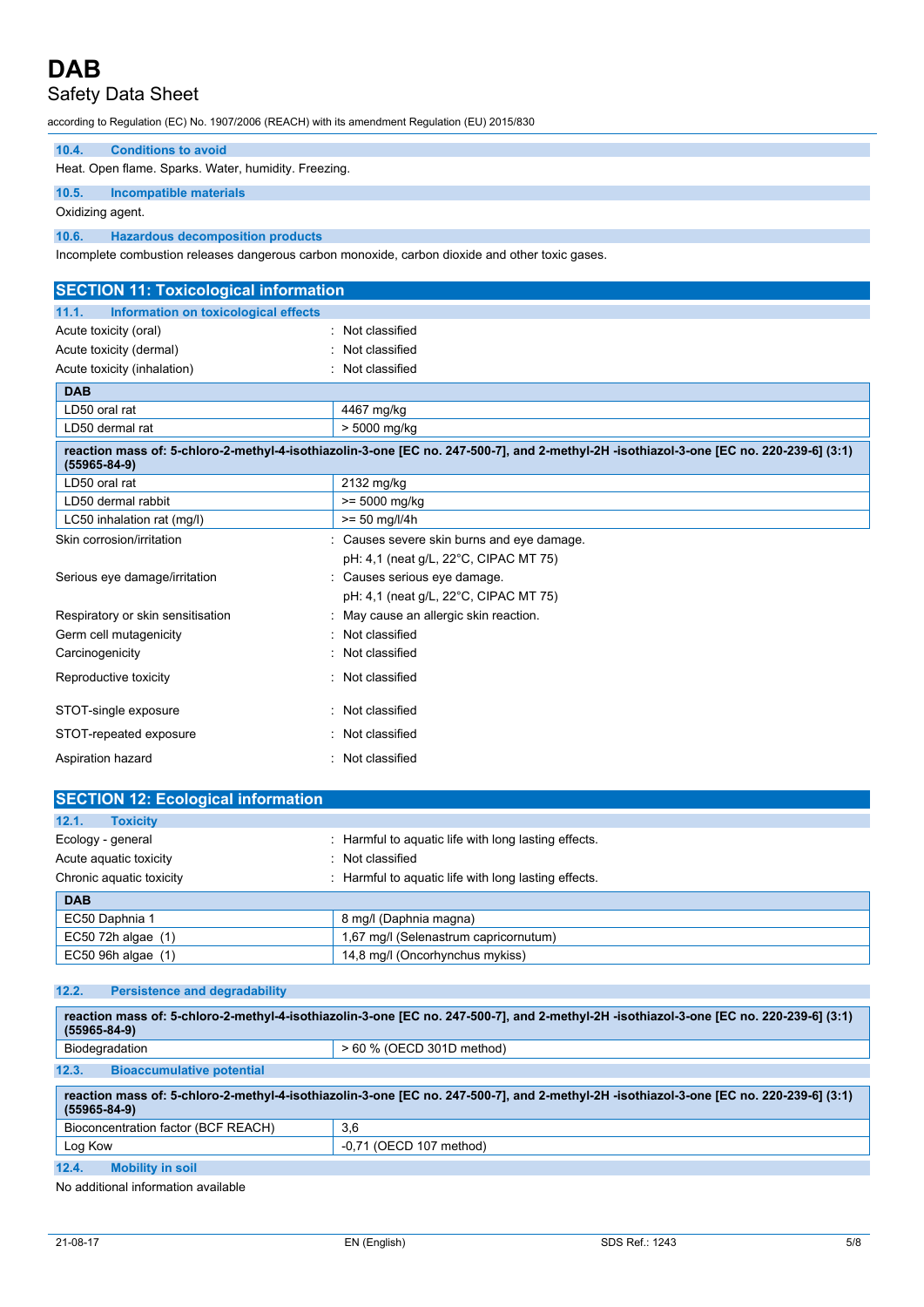## Safety Data Sheet

according to Regulation (EC) No. 1907/2006 (REACH) with its amendment Regulation (EU) 2015/830

| <b>Results of PBT and vPvB assessment</b><br>12.5. |                                                                                                                                                                                       |
|----------------------------------------------------|---------------------------------------------------------------------------------------------------------------------------------------------------------------------------------------|
| No additional information available                |                                                                                                                                                                                       |
| <b>Other adverse effects</b><br>12.6.              |                                                                                                                                                                                       |
| No additional information available                |                                                                                                                                                                                       |
| <b>SECTION 13: Disposal considerations</b>         |                                                                                                                                                                                       |
| <b>Waste treatment methods</b><br>13.1.            |                                                                                                                                                                                       |
| Sewage disposal recommendations                    | : Do not discharge into drains or the environment.                                                                                                                                    |
| Product/Packaging disposal recommendations         | : Collect all waste in suitable and labelled containers and dispose according to local legislation.                                                                                   |
| Ecology - waste materials                          | : Do not discharge the product into the environment.                                                                                                                                  |
| European List of Waste (LoW) code                  | $\pm$ 16 00 00 - WASTES NOT OTHERWISE SPECIFIED IN THE LIST<br>16 03 00 - off-specification batches and unused products<br>16 03 05* - organic wastes containing dangerous substances |

#### **SECTION 14: Transport information**

In accordance with ADR / RID / IMDG / IATA / ADN

| <b>ADR</b>                                                                                                                                                                                               | <b>IMDG</b>                                | <b>IATA</b>                               | <b>RID</b>    |
|----------------------------------------------------------------------------------------------------------------------------------------------------------------------------------------------------------|--------------------------------------------|-------------------------------------------|---------------|
| 14.1.<br><b>UN number</b>                                                                                                                                                                                |                                            |                                           |               |
| 1760                                                                                                                                                                                                     | 1760                                       | 1760                                      | Not regulated |
| 14.2.<br><b>UN proper shipping name</b>                                                                                                                                                                  |                                            |                                           |               |
| CORROSIVE LIQUID, N.O.S.                                                                                                                                                                                 | CORROSIVE LIQUID, N.O.S.                   | Corrosive liquid, n.o.s.                  | Not regulated |
| <b>Transport document description</b>                                                                                                                                                                    |                                            |                                           |               |
| UN 1760 CORROSIVE LIQUID,<br>N.O.S. (reaction mass of: 5-<br>chloro-2-methyl-4-isothiazolin-3-<br>one [EC no. 247-500-7], and 2-<br>methyl-2H -isothiazol-3-one [EC<br>no. 220-239-6] (3:1)), 8, II, (E) | UN 1760 CORROSIVE LIQUID,<br>N.O.S., 8, II | UN 1760 Corrosive liquid, n.o.s.,<br>8.11 | Not regulated |
| 14.3.<br><b>Transport hazard class(es)</b>                                                                                                                                                               |                                            |                                           |               |
| 8                                                                                                                                                                                                        | 8                                          | 8                                         | Not regulated |
|                                                                                                                                                                                                          |                                            |                                           | Not regulated |
| 14.4.<br><b>Packing group</b>                                                                                                                                                                            |                                            |                                           |               |
| $\mathbf{H}$                                                                                                                                                                                             | Ш                                          | Ш                                         | Not regulated |
| <b>Environmental hazards</b><br>14.5.                                                                                                                                                                    |                                            |                                           |               |
| Dangerous for the environment :                                                                                                                                                                          | Dangerous for the environment :            | Dangerous for the environment :           | Not regulated |
| <b>No</b>                                                                                                                                                                                                | <b>No</b><br>Marine pollutant : No         | No                                        |               |
|                                                                                                                                                                                                          |                                            | No supplementary information available    |               |
|                                                                                                                                                                                                          |                                            |                                           |               |

## **14.6. Special precautions for user**

| - Overland transport                                         |                |
|--------------------------------------------------------------|----------------|
| Classification code (ADR)                                    | : C9           |
| Special provisions (ADR)                                     | .274           |
| Limited quantities (ADR)                                     | : 11           |
| Excepted quantities (ADR)                                    | : E2           |
| Packing instructions (ADR)                                   | : P001.IBC02   |
| Mixed packing provisions (ADR)                               | : MP15         |
| Portable tank and bulk container instructions<br>(ADR)       | $\cdot$ T11    |
| Portable tank and bulk container special<br>provisions (ADR) | $:$ TP2, TP27  |
| Tank code (ADR)                                              | : L4BN         |
| Vehicle for tank carriage                                    | : AT           |
| Transport category (ADR)                                     | $\therefore$ 2 |
| Hazard identification number (Kemler No.)                    | : 80           |
|                                                              |                |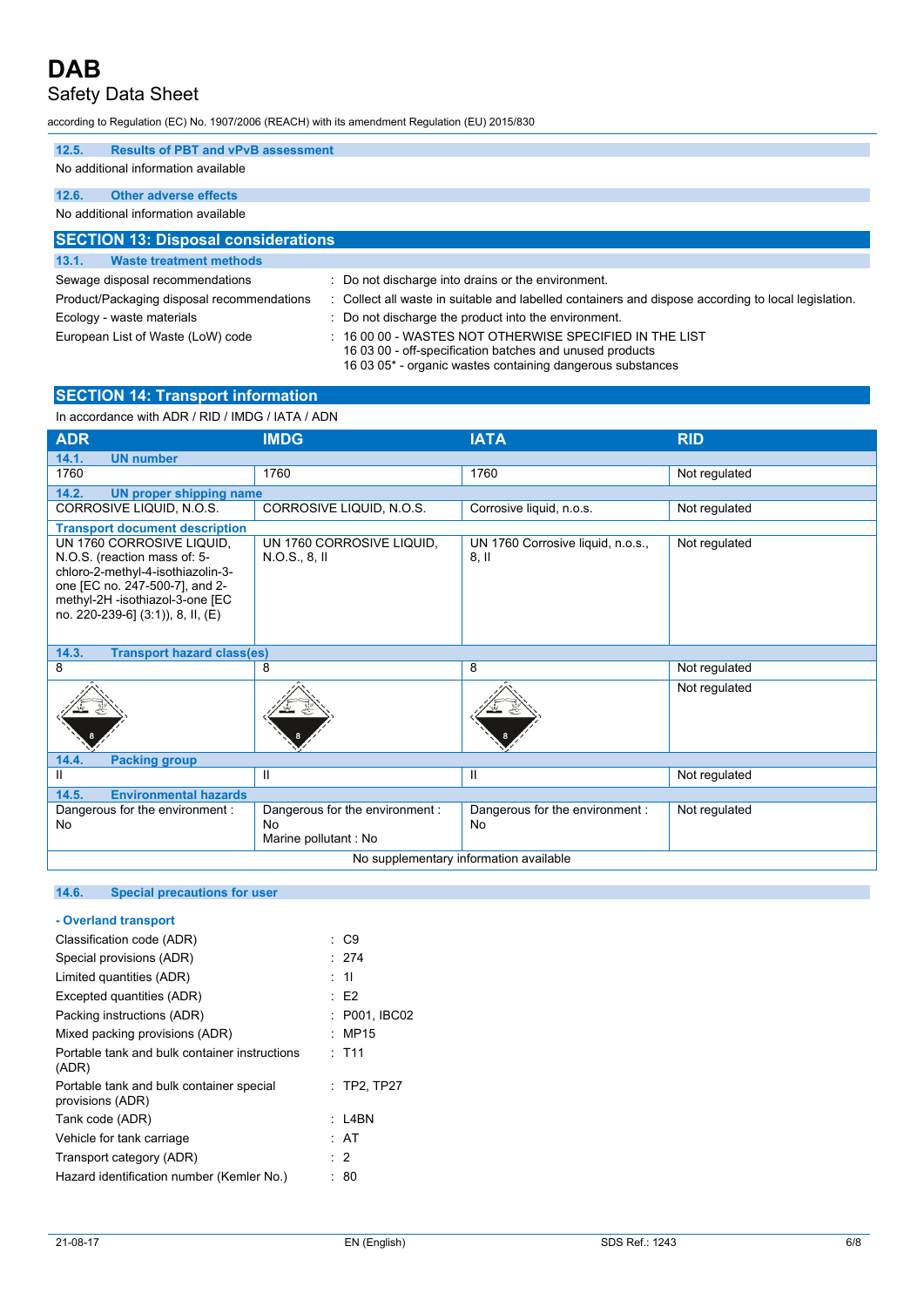# **DAB** Safety Data Sheet

according to Regulation (EC) No. 1907/2006 (REACH) with its amendment Regulation (EU) 2015/830

 $\overline{\phantom{a}}$ 

Orange plates :

| Orange plates                                | 80                                               |
|----------------------------------------------|--------------------------------------------------|
|                                              | 1760                                             |
| Tunnel restriction code (ADR)                | E                                                |
| EAC code                                     | : 2X                                             |
| APP code                                     | $\mathbf{B}$                                     |
| - Transport by sea                           |                                                  |
| Special provisions (IMDG)                    | : 274                                            |
| Limited quantities (IMDG)                    | 1 <sub>L</sub>                                   |
| Excepted quantities (IMDG)                   | E <sub>2</sub>                                   |
| Packing instructions (IMDG)                  | P001                                             |
| IBC packing instructions (IMDG)              | IBC02                                            |
| Tank instructions (IMDG)                     | T <sub>11</sub>                                  |
| Tank special provisions (IMDG)               | <b>TP2, TP27</b>                                 |
| EmS-No. (Fire)                               | $F-A$                                            |
| EmS-No. (Spillage)                           | $S-B$                                            |
| Stowage category (IMDG)                      | B                                                |
| Stowage and handling (IMDG)                  | SW <sub>2</sub>                                  |
| Properties and observations (IMDG)           | Causes burns to skin, eyes and mucous membranes. |
| - Air transport                              |                                                  |
| PCA Excepted quantities (IATA)               | E <sub>2</sub>                                   |
| PCA Limited quantities (IATA)                | Y840                                             |
| PCA limited quantity max net quantity (IATA) | 0.5L                                             |
| PCA packing instructions (IATA)              | 851                                              |
| PCA max net quantity (IATA)                  | 1L                                               |
| CAO packing instructions (IATA)              | 855                                              |
| CAO max net quantity (IATA)                  | 30L                                              |
| Special provisions (IATA)                    | A <sub>3</sub>                                   |

#### **- Rail transport**

Not regulated

**14.7. Transport in bulk according to Annex II of Marpol and the IBC Code**

Not applicable

#### **SECTION 15: Regulatory information**

ERG code (IATA)  $\qquad \qquad : 8L$ 

**15.1. Safety, health and environmental regulations/legislation specific for the substance or mixture**

#### **15.1.1. EU-Regulations**

Contains no REACH substances with Annex XVII restrictions Contains no substance on the REACH candidate list Contains no REACH Annex XIV substances

#### **15.1.2. National regulations**

| <b>France</b>                                                                      |                                                                                                            |
|------------------------------------------------------------------------------------|------------------------------------------------------------------------------------------------------------|
| Occupational diseases                                                              | RG 65 - Lésions eczématiformes de mécanisme allergique                                                     |
| Germany                                                                            |                                                                                                            |
| VwVwS Annex reference                                                              | : Water hazard class (WGK) 2, significant hazard to waters (Classification according to VwVwS,<br>Annex 4) |
| 12th Ordinance Implementing the Federal<br>Immission Control Act - 12 BlmSchV      | : Is not subject of the 12. BlmSchV (Hazardous Incident Ordinance)                                         |
| <b>Netherlands</b>                                                                 |                                                                                                            |
| SZW-lijst van kankerverwekkende stoffen                                            | None of the components are listed                                                                          |
| SZW-lijst van mutagene stoffen                                                     | : None of the components are listed                                                                        |
| NIET-limitatieve lijst van voor de voortplanting<br>giftige stoffen - Borstvoeding | None of the components are listed                                                                          |
|                                                                                    |                                                                                                            |